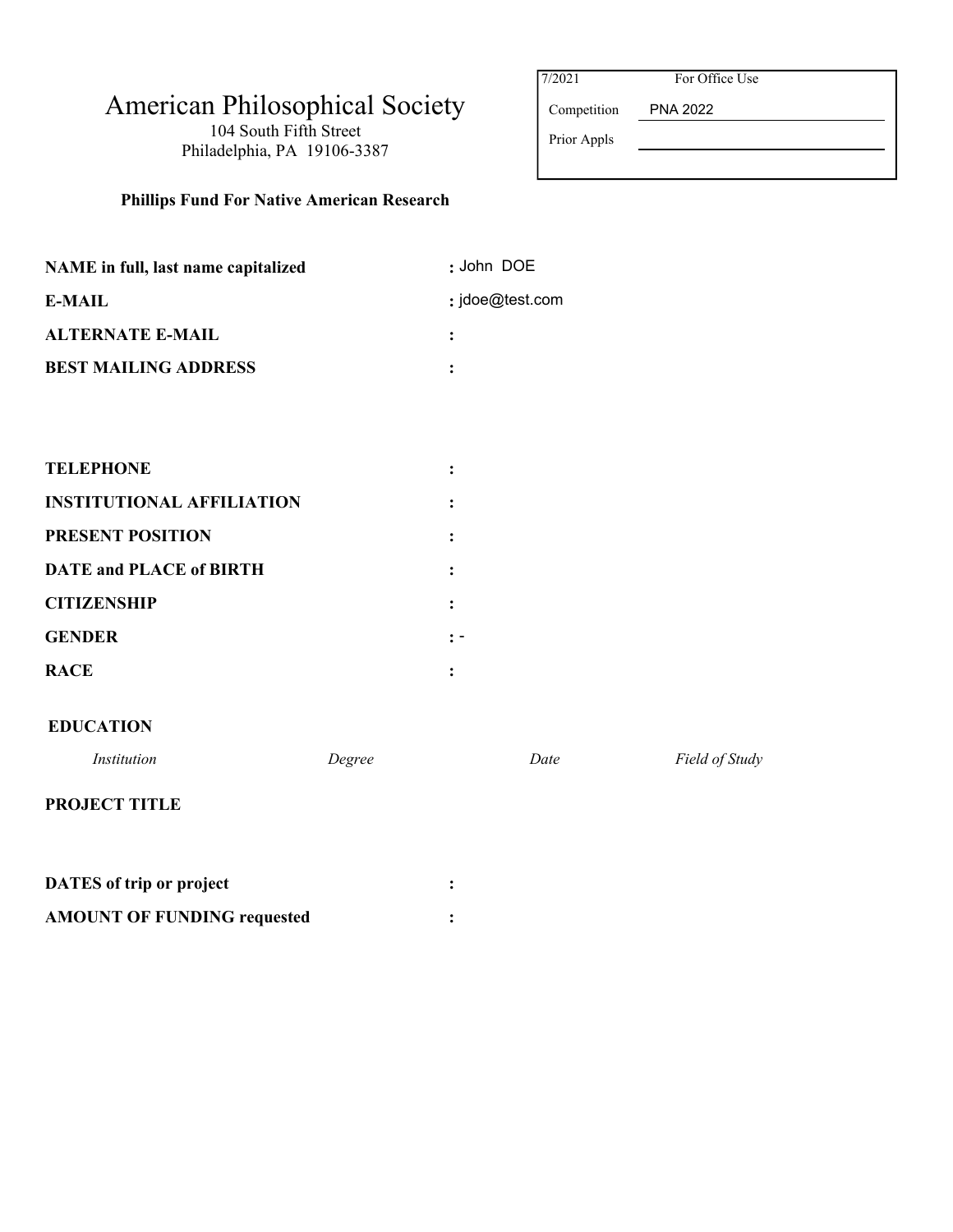#### **BUDGET STATEMENT**

|                          |   | Amount | Month / Year |
|--------------------------|---|--------|--------------|
| <b>TRAVEL</b>            |   |        |              |
| <b>LODGING, FOOD</b>     | ٠ |        |              |
| TAPES, CONSULTANTS' FEES |   |        |              |
| <b>SUPPLIES, OTHER</b>   | ٠ |        |              |
| TOTAL                    | ٠ |        |              |
|                          |   |        |              |

**Explain the reasons for the requested budget allocations.**

**NATIVE AMERICAN LANGUAGES read/spoken/studied; OTHER LANGUAGES read/spoken/studied:**

#### **RELATION of study to THESIS or DISSERTATION:**

**WHAT STEPS have you taken to secure an IRB (if necessary), and WHAT CONTACTS have been made with the tribe(s) in question to inform them of your research plan and obtain appropriate PERMISSIONS?**

**PREVIOUS PUBLICATIONS by applicant, pertinent to present project:**

**PUBLICATIONS anticipated and approximate date of completion of manuscripts:**

**NATURE and form of field notes, audio-visual materials, or other original materials that may be deposited at the Library. The Society does not accession material obtained from other archives.**

#### **PREVIOUS GRANTS received for this work, including institutional contributions:**

*Name of Fund Dates of Tenure Amount Received*

#### **OTHER APPLICATIONS to support this project, currently pending:**

*Name of Fund Purpose Dates of Tenure Amount Requested*